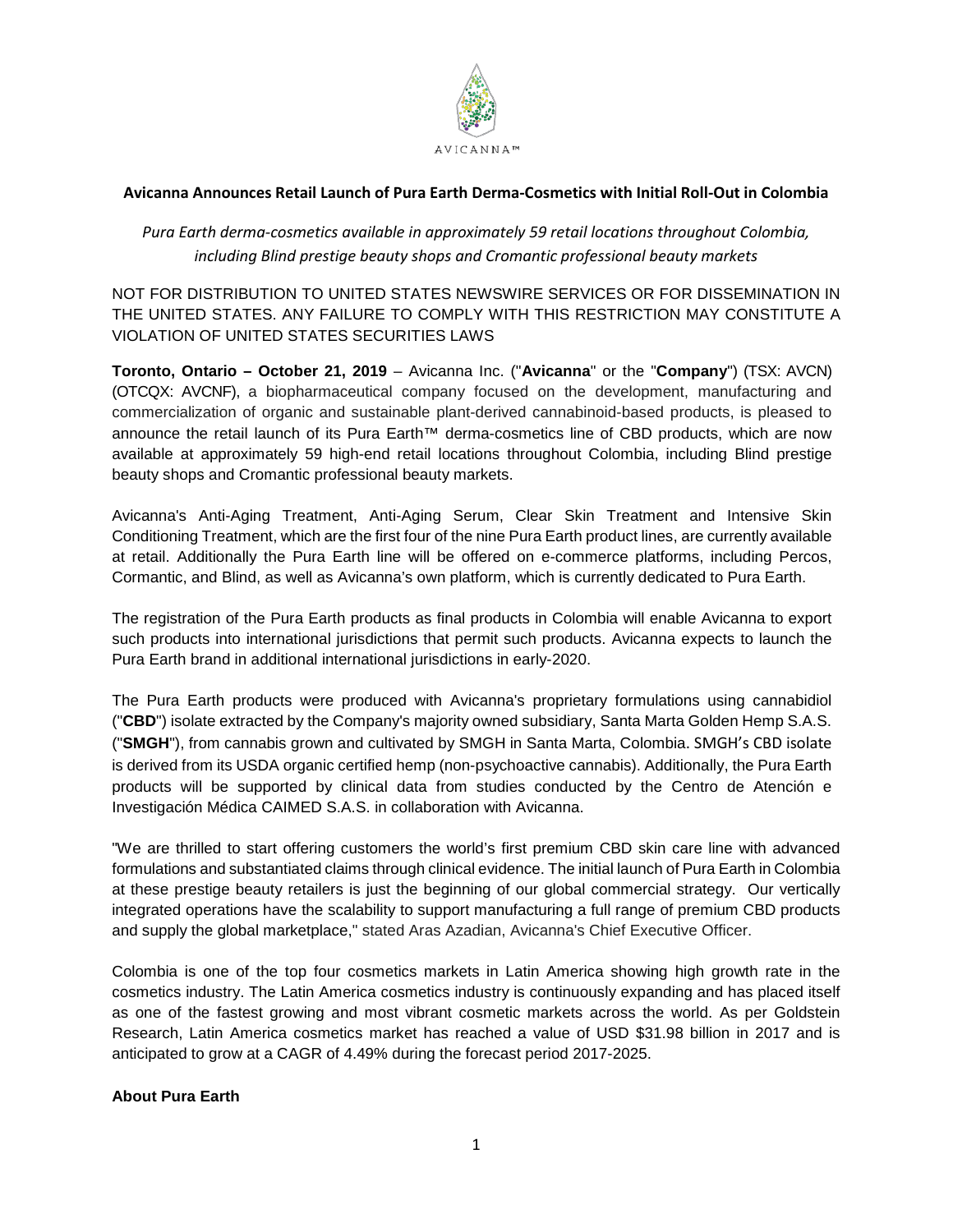

Pura Earth is Avicanna's derma-cosmetic line which utilizes a combination of purified cannabidiol (CBD) and other synergistic botanical ingredients designed to naturally regulate and nourish the skin. The Pura Earth products are formulated with CBD cultivated under organic and sustainable conditions by Avicanna's subsidiary in Santa Marta, Colombia in the foothills of the Sierra Nevada Mountains. The Pura Earth product line was designed by Avicanna and optimized in partnership with the University of Toronto using Avicanna's proprietary formulations. The Pura Earth product line is manufactured by Altea Farmaceutica S.A. ("**Altea**") under Good Manufacturing Practices standards. In addition, Centro de Atención e Investigación Médica CAIMED S.A.S. is currently completing clinical studies on selected Pura Earth products in order to demonstrate their effectiveness with specific cosmetic endpoints, such as reduction of fine lines associated with aging, efficacy as a moisturizer for eczema prone skin, and reduction of sebum and redness attributed to acne.

### **About Avicanna**

Avicanna is an Ontario corporation focused on the development, manufacturing and commercialization of plant-derived cannabinoid-based products through its two main business segments, cultivation and research and development.

Avicanna's two majority-owned subsidiaries, Sativa Nativa S.A.S. and Santa Marta Golden Hemp S.A.S., both located in Santa Marta, Colombia are the base for Avicanna's cultivation activities. These two companies are licensed to cultivate and process cannabis for the production of cannabis extracts and purified cannabinoids including cannabidiol (CBD) and tetrahydrocannabinol (THC).

Avicanna's research and development business is primarily conducted out of Canada at its headquarters in the Johnson & Johnson Innovation Centre, JLABS @ Toronto. Avicanna's scientific team develops products, and Avicanna has also engaged the services of researchers at the Leslie Dan Faculty of Pharmacy at the University of Toronto for the purpose of optimizing and improving upon its products.

Avicanna's research and development and cultivation activities are focused on the development of its key products, including plant-derived cannabinoid pharmaceuticals, phyto-therapeutics, derma-cosmetics and Extracts (defined as plant-derived cannabinoid extracts and purified cannabinoids, including distillates and isolates), with a goal of eventually having these products manufactured and distributed through various markets.

SOURCE Avicanna Inc.

#### **Stay Connected**

For more information about Avicanna, visit [www.avicanna.com,](http://www.avicanna.com/) call 1-647-243-5283, or contact Setu Purohit, President by email [info@avicanna.com.](mailto:info@avicanna.com)

#### *Cautionary Note Regarding Forward-Looking Information and Statements*

*Certain information in this press release contains forward-looking statements. Such statements include but are not limited to the offering of the Pura Earth products on e-commerce platforms, the exportation of the*